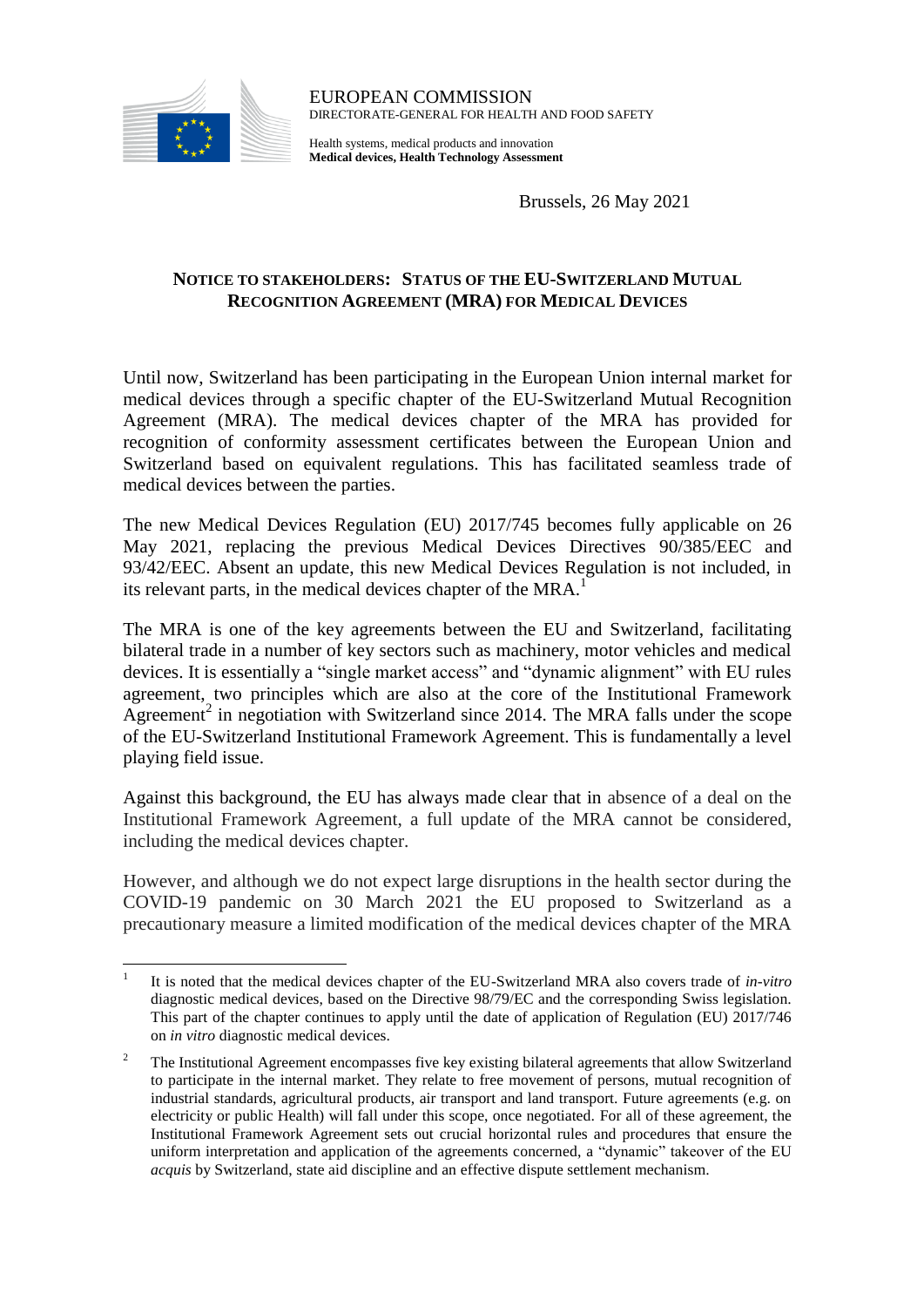providing for a transitional validity period for existing devices with Swiss certificates until 26 May 2024 (at the latest) and the same transitional validity for certificates issued in the EU. Despite consistent efforts and EU readiness to conclude such a transitional arrangement, the proposed modification was not agreed ahead of 26 May 2021.

As a result, until a potential agreement on the proposed modification to the MRA is reached, the trade facilitating effects of the MRA for medical devices falling under the new Medical Devices Regulation, including the mutual recognition of conformity assessment results, the absence of the need for an authorised representative and the alignment of technical regulations, cease to apply as from today Wednesday 26 May 2021.

The following consequences as of 26 May 2021 should therefore be noted by stakeholders:

- For all new devices, Swiss manufacturers will be treated as any other third country manufacturer intending to place their devices on the EU market. In particular, new Swiss medium and high-risk devices must be certified by conformity assessment bodies established within the EU.
- Existing certificates issued under the MRA by conformity assessment bodies established in Switzerland will no longer be recognised as valid in the EU.
- For existing certificates issued under the MRA by conformity assessment bodies established in the EU, Swiss manufacturers and third country manufacturers whose authorised representative was previously established in Switzerland, must designate an authorised representative established in the EU.
- On 19 May 2021, the Swiss Federal Council adopted an amendment to the Swiss Ordinance on Medical Devices establishing conditions for trade of medical devices covered by EU issued certificates on the Swiss market. This includes the recognition of existing certificates issued under the MRA by conformity assessment bodies established in the EU and transitional timelines for the designation of a representative in Switzerland for EU/EEA manufacturers of medical devices.

To address the consequences set out in this notice, market participants (e.g. affected manufacturers, EU importers and distributors, authorised representatives) as well as EU market surveillance and customs authorities in Member States are required to act in accordance with the Medical Devices Regulation (EU) 2017/745:

- Since existing certificates issued under the MRA by conformity assessment bodies established in Switzerland will no longer be recognised as valid in the EU as of 26 May 2021, to ensure that medical devices are certified by an EU conformity assessment body where such certification is required on the basis of the applicable conformity assessment procedure;
- to ensure compliance with the requirements for economic operators, in particular the need for an EU authorised representative;
- to comply with the requirements on registration and labelling of products.